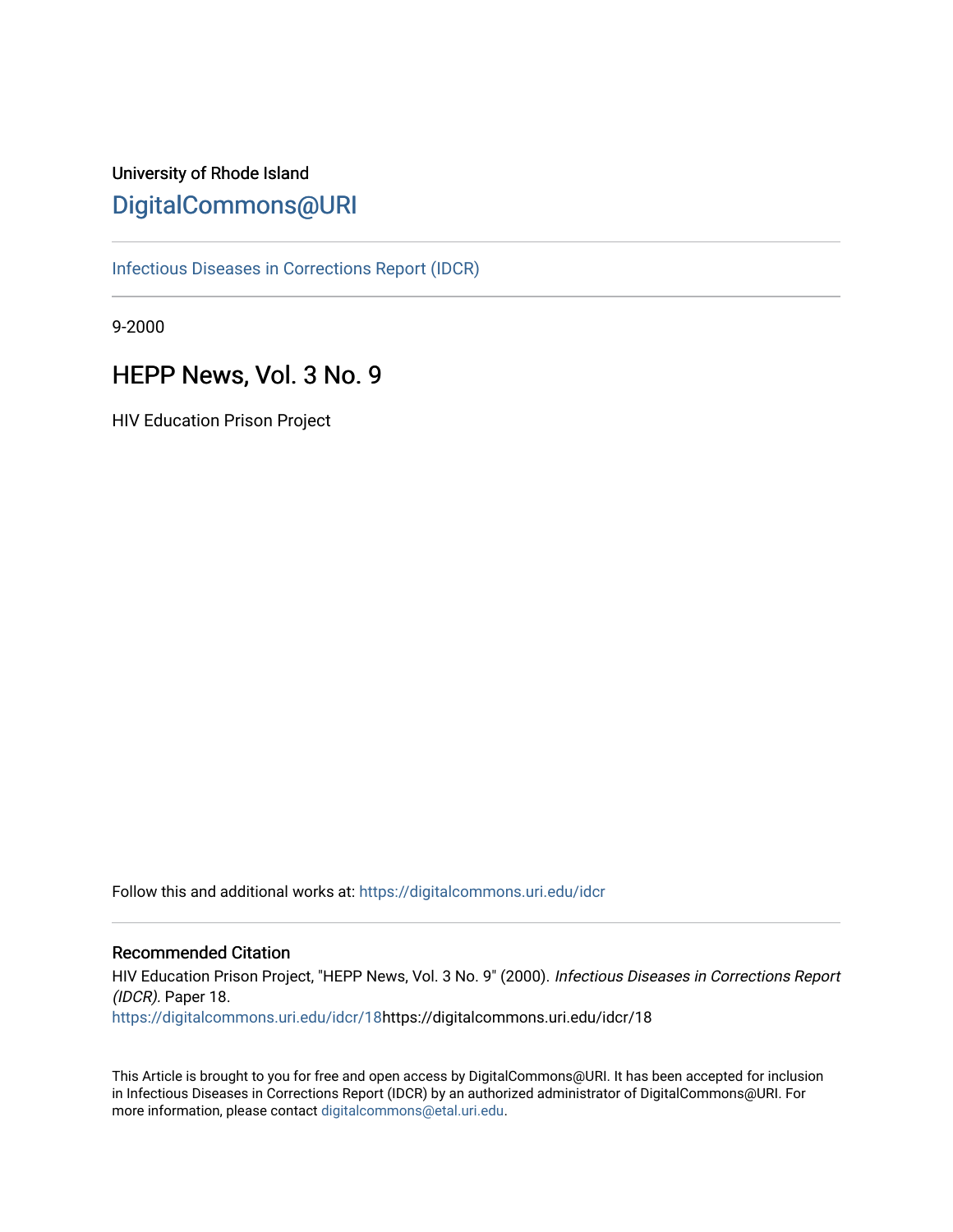

Sponsored by the Brown University School of Medicine Office of Continuing Medical Education and the Brown University AIDS Program.

## **ABOUT HEPP**

*HEPP News, a forum for correctional problem solving, targets correctional administrators and HIV/AIDS care providers including physicians, nurses, outreach workers, and case managers. Published monthly and distributed by fax, HEPP News provides up-to-the-moment information on HIV treatment, efficient approaches to administering HIV treatment in the correctional environment, national and international news related to HIV in prisons and jails, and changes in correctional care that impact HIV treatment. Continuing Medical Education credits are provided by the Brown University Office of Continuing Medical Education to physicians who accurately respond to the questions on the last page of the newsletter.* 

### **EDITORS**

**Anne S. De Groot, M.D.** *Director, TB/HIV Research Lab, Brown University School of Medicine*

**Frederick L. Altice, M.D.** *Director, HIV in Prisons Program, Yale University AIDS Program*

**Joseph Bick, M.D.** *Chief Medical Officer, HIV Treatment Services California Department of Corrections California Medical Facility, Vacaville*

**Faculty Disclosure**  In accordance with the Accreditation Council for Continuing Medical Education Standards for Commercial Support, the faculty for this activity have been asked to complete Conflict of Interest Disclosure forms. Disclosures are listed at the end of articles. All of the individual medications discussed in this newsletter are approved for treatment of HIV unless otherwise indicated. For the treatment of HIV infection, many physicians opt to use combination antiretroviral therapy which is not addressed by the FDA.

*HEPP News is grateful for the primary support of Agouron Pharmaceuticals and the additional support of Roche Pharmaceuticals, Merck & Co., Roxane Laboratories, Dupont, Abbott Laboratories, Glaxo Wellcome and Bristol-Myers Squibb through unrestricted educational grants.*

# **Antiretroviral Resistance Testing Here and Now**

**David Paar, MD\*,** *Director, AIDS Care and Clinical Research Program, University of Texas Medical Branch at Galveston*

**Frederick L. Altice, MD\*\****, Editor, HEPP News*

Only a few short years ago, viral load (HIV-1 RNA) testing was introduced as a new tool for HIV management. Many physicians, inside corrections as well as outside, delayed implementing the test. Though most of the arguments against its use included lack of standardization, inability to process specimens and shortage of specialists to interpret and utilize results in HIV management, the major unspoken obstacle was cost. In 2000, we now face a similar situation with antiretroviral resistance testing. Despite national guidelines for their use as the community standard of care in the US and favorable retrospective and prospective data, few correctional systems have embraced genotypic or phenotypic testing. This article will address specific issues in the use of resistance testing and provide an overview of clinical studies and potential application for their use.

### **Defining Resistance: The Causes of Viral Rebound**

The presence of antiretroviral resistance to HIV medications may be signaled clinically by the observation of viral rebound. Viral rebound can be defined as any reproducible increase in the viral load determined to be threefold or greater that is not due to acute intercurrent infectious illness or vaccination. It is important to note that not all rebound phenomena are related to drug resistance. In fact, the most common cause of rebound is poor adherence. In studies of virologic rebound occurring in patients receiving a triple combination including a protease inhibitor, the largest percentage demonstrate no mutations at all, followed by mutations to the nucleoside reverse transcriptase inhibitor and then to the protease inhibitor.

Resistance is the result of two major characteristics of HIV: 1) its rapid turnover rate; and 2) its error prone RNA replication process. HIV lacks a proofreading function that corrects the mistakes in viral replication that result in mutations. Within a given patient, HIV exists as a combination of multiple strains (quasispecies) that diverge from the original wild-type or unmutated virus. The quasispecies differ based on acquired mutations that are passed onto daughter viruses.

# *The most common cause of viral rebound is poor adherence.*

Most mutations that occur naturally in the course of viral replication result in no effect on viral susceptibility to ART, while others lead to death of the virus. In order to cause clinically important resistance, a mutation must: 1) decrease the viral sensitivity to the drug, 2) become the dominant quasispecies because of increased viral fitness in the setting of selective drug pressure, and 3) provide a competitive advantage over the wild-type of the virus and maintain viral replication by preserving enzyme function. If one of several quasispecies has a mutation that results in resistance to a specific drug, then exposure to that drug acts as a selective pressure that allows the resistant quasispecies to replicate freely while the other quasispecies and wild-type virus that lack the resistance mutation are suppressed. The resistant quasispecies then becomes the predominant replicating strain. Clinically, the patient's viral load increases and treatment fails. The patterns and types of mutations associated with NRTIs, NNRTIs and PIs are described in the HIV 101, page 5.

### *Continued on page 2*

| WHAT'S | <b>INSIDE</b> |
|--------|---------------|
|        |               |
|        |               |
|        |               |
|        |               |
|        |               |

Brown University School of Medicine | Providence, RI 02906 | 401.863.2180 | fax: 401.863.1243 | www.hivcorrections.org *If you have any problems with this fax transmission please call 877.896.7636 or e-mail us at ccg@ccgnetwork.com*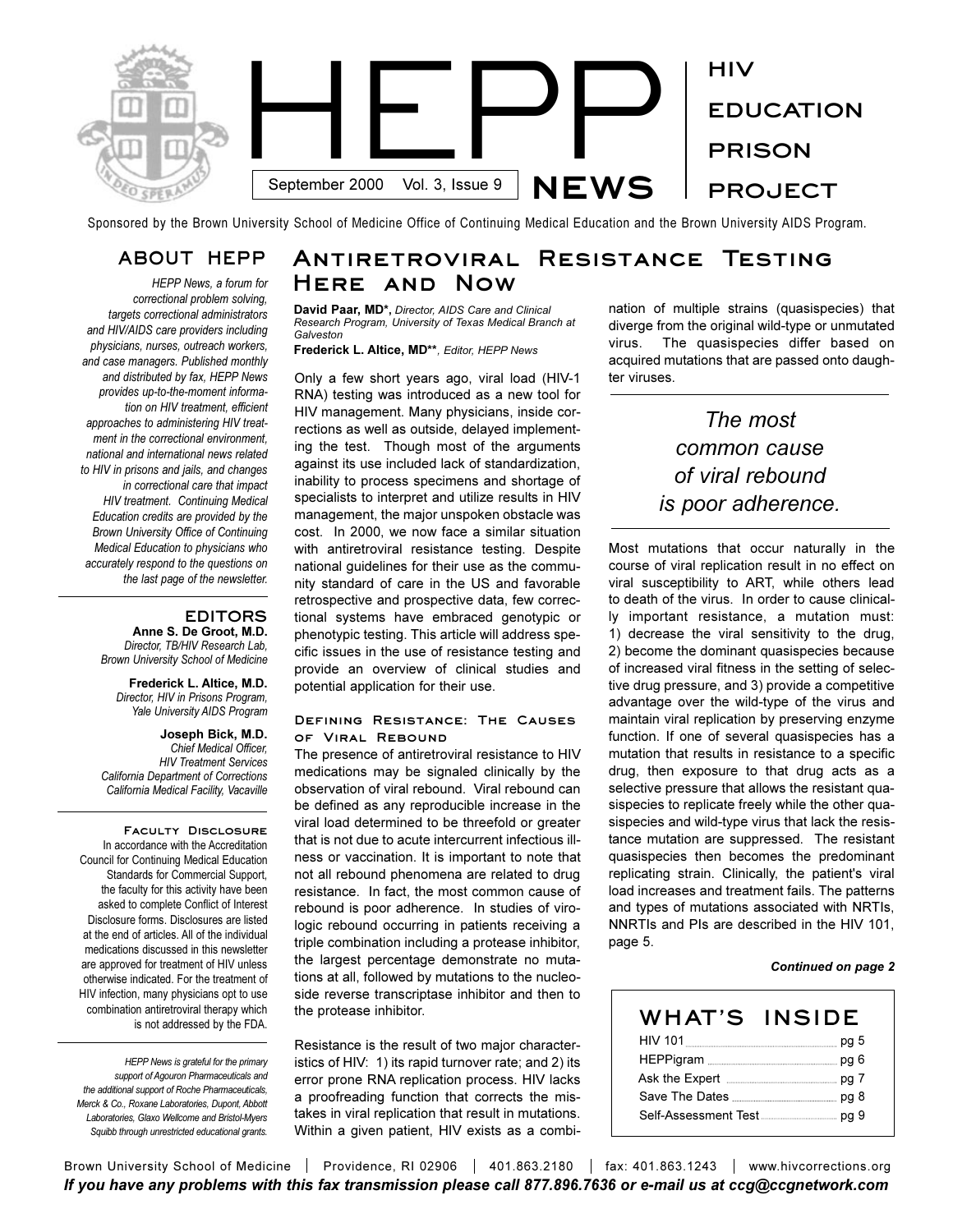## **Antiretroviral Resistance Testing...**  *(continued from page 1)*

The key to understanding the limitations of resistance testing is understanding that resistant quasispecies become the dominant strain when HAART is being used, while other forms of the virus are suppressed, including those that might be resistant to other drugs. That is, resistance to a given drug may not be detected if the patient is not taking that drug at the time that a resistance test is given. Since the selective pressure that favors replication of the resistant quasispecies over the susceptible strains has been removed, there may not be enough of the resistant quasispecies present to be detected by current resistance assays. Yet the resistant strain will rapidly re-emerge if the selective pressure (the drug) is re-instituted. Thus, knowledge of prior antiretroviral treatment may steer a clinician away from a drug that might appear effective when the results of resistance assays are interpreted without knowledge of prior treatment history.

Resistance to drugs may decrease the ability of the virus to replicate, as has been reported by a number of investigators. Drug resistance is associated with impaired protease and reverse transcriptase (RT) function and reduced replication capacity. In one report, Nelfinavir resistant viruses exhibited many protease cleavage defects and 70% of Nelfinavir-resistant viruses showed large reductions in viral replication (1). In addition, some viruses exhibit hypersensitivity to selected drugs after developing mutations (2).

### **Genotyping versus phenotyping**

Resistance is measured by two methods: genotyping and phenotyping. Commercial assays using both of these methods are available. For example, TruGene (Visible Genetics) and ViroSequ (PE Applied Biosystems) provide genotyping information, and AntiVirogram (Virco) and PhenoSense (ViroLogic) provide phenotyping information. Genotypic assays provide information on mutations in the genes coding for reverse transcriptase and protease that confer drug. Phenotypic resistance is a direct measure of sensitivity and is similar to our current antibiotic sensitivity testing practices. Phenotypic assays rely on changes in the IC50, the minimum inhibitory concentration of the drug required to decrease viral replication by 50% in the particular cellular system used. The emer-

|  | TABLE I. Studies of the Value of Resistance Testing in Creating Successful ART |
|--|--------------------------------------------------------------------------------|
|  | -------------------                                                            |

| <b>GENOTYPING STUDIES</b>                                                                             |     |                                                |                                  |  |  |  |  |
|-------------------------------------------------------------------------------------------------------|-----|------------------------------------------------|----------------------------------|--|--|--|--|
| <b>STUDY</b>                                                                                          | N   | <b>PRIMARY ENDPOINT</b>                        | <b>OUTCOME</b>                   |  |  |  |  |
| GART                                                                                                  | 153 | Change in viral RNA (at wk. 8)                 | Decline in viral RNA             |  |  |  |  |
|                                                                                                       |     |                                                | Group A: $-1.12$ log             |  |  |  |  |
|                                                                                                       |     |                                                | Group B: -0.52 log               |  |  |  |  |
| VIRADAPT                                                                                              | 108 | Change in viral RNA(at wk. 24)                 | Decline in viral RNA             |  |  |  |  |
|                                                                                                       |     |                                                | Group A: $-1.15$ log             |  |  |  |  |
|                                                                                                       |     |                                                | Group B: -0.67 log               |  |  |  |  |
| <b>PHENOTYPING STUDIES</b>                                                                            |     |                                                |                                  |  |  |  |  |
| VIRA 3001                                                                                             | 221 | Achieving VL <400 copies/mL                    | Observed Data:                   |  |  |  |  |
|                                                                                                       |     | (at wk. 16)                                    | 59% of Group A had VL<400,       |  |  |  |  |
|                                                                                                       |     |                                                | 42% Group B had <400.            |  |  |  |  |
| Melnick et al.                                                                                        |     | Decline in viral RNA                           | At 4 wks, decline in viral RNA:  |  |  |  |  |
|                                                                                                       | 115 | (at wk. 4, 16)                                 | Group A: -1.0 log                |  |  |  |  |
|                                                                                                       |     |                                                | Group B: -0.5 log (at wk. 16, no |  |  |  |  |
|                                                                                                       |     |                                                | significant difference)          |  |  |  |  |
|                                                                                                       |     | <b>GENOTYPING, PHENOTYPING AND SOC STUDIES</b> |                                  |  |  |  |  |
| <b>NARVAL</b>                                                                                         | 541 | HIV RNA < 200 (at wk. 24)                      | No significant difference        |  |  |  |  |
| All studies associated the state of the self-consistence of states. (Our second) consistent of $\ell$ |     |                                                |                                  |  |  |  |  |

*All studies compared regimens based on resistance testing (Group A) versus standard of care (Group B).*

gence of resistance is signaled by a significant increase in IC50 over baseline (3, 4).

Both genotyping and phenotyping are complex technologies that utilize the polymerase chain reaction and other molecular techniques. They require specialized facilities staffed by well-trained laboratory personnel. Commercial assays using both methodologies are available, and the turnaround times for results are 1-2 weeks for genotyping and 2-4 weeks for phenotyping.

It is important to note that a plasma HIV RNA level above 1,000 copies/mL is necessary for either method to produce reliable results. Furthermore, neither method can routinely detect minority quasispecies; therefore, some resistant strains of virus may be missed. Although both types of assays are reproducible, both intra- and interlaboratory variability may be greater with genotypic assays. With regard to interpretation of results, complex mutational patterns detected by genotyping frequently require the interpretation of an expert whereas the results of phenotypic assays may be more easily interpreted by treating physicians. Phenotypic assays generally cost more than genotypic (3).

### **Interpreting Genotypic and Phenotypic Resistance Assays**

Interpretation of genotypic assays requires not only knowledge of the individual mutations, which confer resistance and crossresistance to drugs within the same class, but also an understanding of the interactions of multiple resistance mutations. For example, a single mutation in the protease gene may confer high-level resistance for one PI, yet for another, it may require multiple mutations to confer resistance. However, the phenotypic expression of a combination of genotypically detected mutations cannot always be predicted (3). To address this issue, Virco (Mechelen, Belgium), a manufacturer of one commercially available genotypic assay, has used a relational database of over 10,000 clinical isolates of HIV for which genotypic and phenotypic results are known, to assign a "virtual phenotype" to viral isolates based on mutational patterns. How this virtual phenotype correlates with response to antiretroviral therapy must be explored with appropriately designed clinical trials (5).

Interpretation of phenotypic assay results suffers from a lack of clinical information regarding correlation of fold increase in resistance to in vivo activity of the various antiretroviral drugs. For example, a small fold increase in resistance to a protease inhibitor may be overcome by increasing serum levels of the protease inhibitor (3).

### **Using Resistance Testing in Clinical Practice**

The DHHS/Kaiser Guidelines (4) for using antiretroviral agents recommend that resistance assays be used to modify antiretroviral therapy in the setting of virologic failure during ongoing HAART and in the case of suboptimal viral suppression after initiating a new regimen. Resistance testing should also be considered in antiretroviral naïve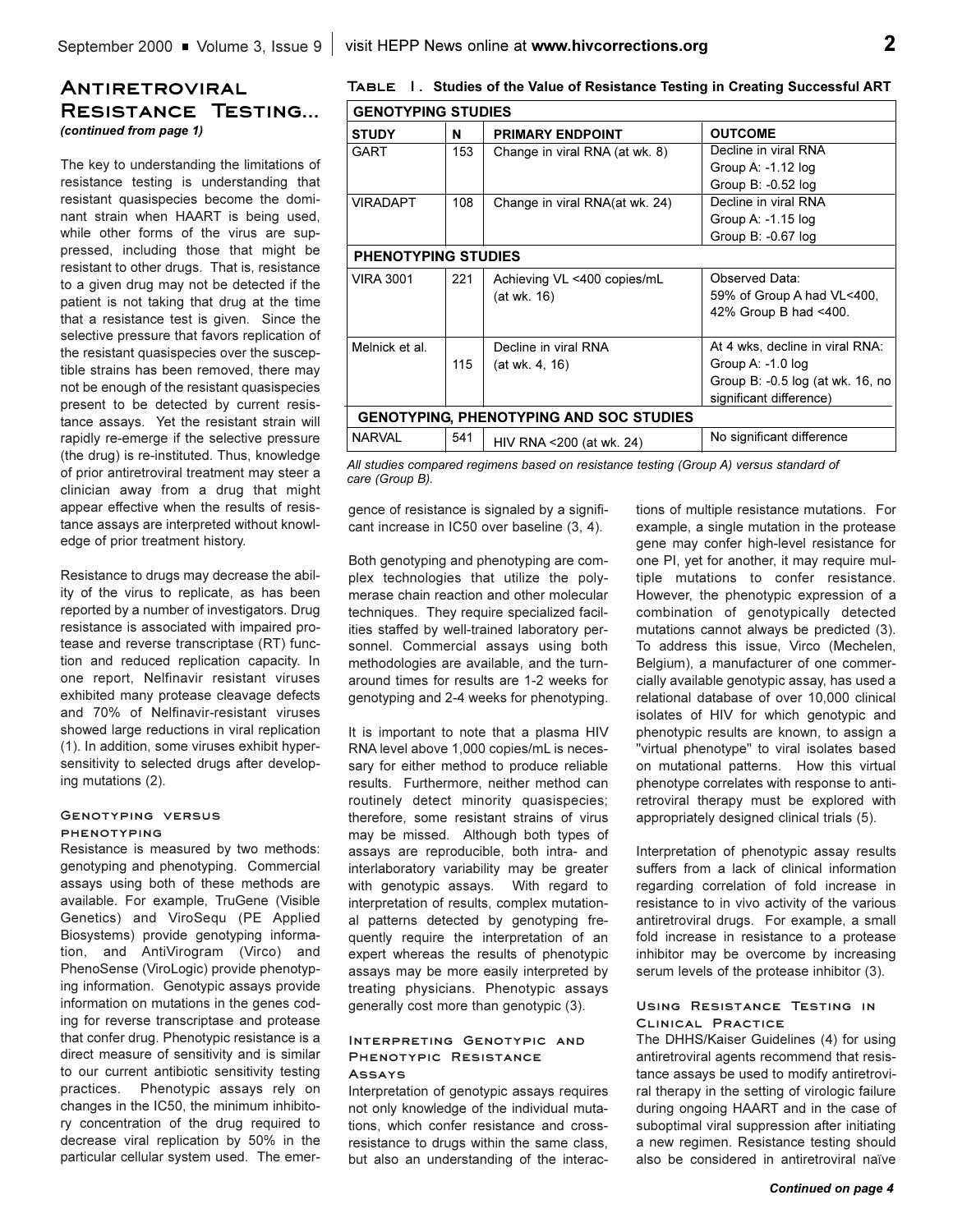# **Letter from the Editor**

*Dear Colleagues,*

*Hello Alaska! Hello Arkansas! Hello North Dakota! I have just reviewed our list of subscribers, and I was amazed and humbled by the breadth and depth of the list. We reach more than 2,300 of you in all 50 states and several countries. You are physicians, nurse practitioners, pharmacists, and AIDS educators, who work on the front line of HIV care and interface with the HIV-infected inmate. I am thrilled that so many correctional providers want to be updated on HIV and Hepatitis and I am honored by your trust in this educational newsletter. This publication reaches a great network of correctional healthcare providers, binds us, and weaves us together in a web of influence. Together, we are making change in correctional HIV care.*

*Collectively, we care for almost one-fifth of the nations' HIV-infected individuals in correctional clinic settings. We take care of one-third of the nations' Hepatitis C-infected patients. We see more STDs, TB, and mental illness than community providers could ever imagine. We do this within the confines of prison and jail walls, usually at a distance from academic medical centers, and even farther from easy access to medical technology. Because of our isolation from the community, we must often rely on our clinical skills to treat and triage patients.*

*In the 12 years that I've been working as an HIV provider in correctional settings, I've seen - and heard about - a great deal of change. Correctional HIV care in the U.S. is moving toward, and in some cases beyond, the community standard. Certain institutions provide an exemplary level of care. More important, links between prisons and jails and the community are growing. From the medical perspective, the walls of correctional facilities are becoming more porous; meaning that medical education and treatment advances are reaching inside, and - perhaps more importantly information about the work we do and our patients in need is reaching the outside world.* 

*This issue marks our second anniversary at HEPP News! In our third year of publication, we pledge to continue to bring you the latest in HIV and Hepatitis management, written by correctional professionals with hands-on experience providing patient care in correctional facilities.*

*After reviewing this issue of HEPP News, readers should understand how to incorporate resistance testing into HIV care, identify when resistant strains of HIV are signaled clinically, list the newest treatment strategies for Molluscum contagiosum, and describe the latest news on antiretrovirals.*

*Last but not least, be sure to update your subscriber information - if you'd like to receive the newsletter by email, in pdf format (can be read on all types of computers), please let us know. We can fax you AND email you the newsletter if you prefer both formats. Dont forget to visit us for online archives of HEPP News at www.hivcorrections.org.*

*We love to hear from you and we accept written contributions. Please write, email, fax, or call!*

*Sincerely, Anne S. De Groot, M.D.*

**Senior Advisors** Theodore M. Hammett, Ph.D. *Abt Associates*

Ned E. Heltzer, R.Ph., M.S. *Prison Health Services, Inc.*

Ralf Jürgens *Canadian AIDS Law Legal Network* David P. Paar, M.D.

*University of Texas Medical Branch* Joseph Paris, Ph.D., M.D.

*CCHP Georgia Dept. of Corrections*  Khurram Rana, Pharm. D.

*University of RI College of Pharmacy* David Thomas, J.D., M.D. *Florida Dept. of Corrections*

Lester Wright, M.D. *New York State Dept. of Corrections*

**Associate Editors**

Betty Rider, M.A., M.S. *North Carolina Division of Prisons*

Anne C. Spaulding, M.D. *Brown University School of Medicine* Stephen Tabet, M.D., M.P.H.

*Univ. of Washington Division of Infectious Disease Seattle HIVNET*

> David A. Wohl, M.D. *University of North Carolina*

> > **Managers**

Dennis Thomas *HIV Education Prison Project*

Michelle Gaseau *The Corrections Connection*

**Layout** Kimberly Backlund-Lewis

*The Corrections Connection*

**Promotion and Distribution**

Amanda Butler *Cimon Consulting Group*

**Managing Editor** 

Elizabeth Stubblefield *HIV Education Prison Project*

The editorial board and contributors to HEPP News include national and regional correctional professionals, selected on the basis of their experience with HIV care in the correctional setting and their familiarity with current HIV treatment. We encourage submissions, feed-back, and correspondence from our readership.

## **Subscribe to HEPP News and/or HIV Inside**

Fax to **401.863.1243** for any of the following: *(please print clearly or type)*

\_\_\_\_ Yes, I would like to add/update/correct (circle one) my contact information for my complimentary subscription of HEPP News fax newsletter.

Yes, I would like to sign up the following colleague to receive a complimentary subscription of HEPP News fax newsletter.

\_\_\_\_ Yes, I would like to order the following back issues (please include volume/issue/date).

\_\_\_\_ Yes, I would like my HEPP News to be delivered in the future as an attached PDF file in an e-mail (rather than have a fax).

\_\_\_\_ Yes, I would like to add my contact information for my complimentary subscription of HIV Inside.

|            |                                                                                    |                                                     | (Optional) # of HIV Infected Inmates: ______                                                                                                                                                                                   |
|------------|------------------------------------------------------------------------------------|-----------------------------------------------------|--------------------------------------------------------------------------------------------------------------------------------------------------------------------------------------------------------------------------------|
| CHECK ONE: | O Physician O Physician Assistant<br>O Pharmacist O Medical Director/Administrator | ◯ Nurse Practitioner<br>○ HIV Case Worker/Counselor | O Nurse/Nurse Administrator<br>○ Other                                                                                                                                                                                         |
|            | ADDRESS: ADDRESS:                                                                  |                                                     |                                                                                                                                                                                                                                |
|            |                                                                                    |                                                     |                                                                                                                                                                                                                                |
|            |                                                                                    |                                                     | E-MAIL: The contract of the contract of the contract of the contract of the contract of the contract of the contract of the contract of the contract of the contract of the contract of the contract of the contract of the co |
|            |                                                                                    |                                                     | DATE: the contract of the contract of the contract of the contract of the contract of the contract of the contract of the contract of the contract of the contract of the contract of the contract of the contract of the cont |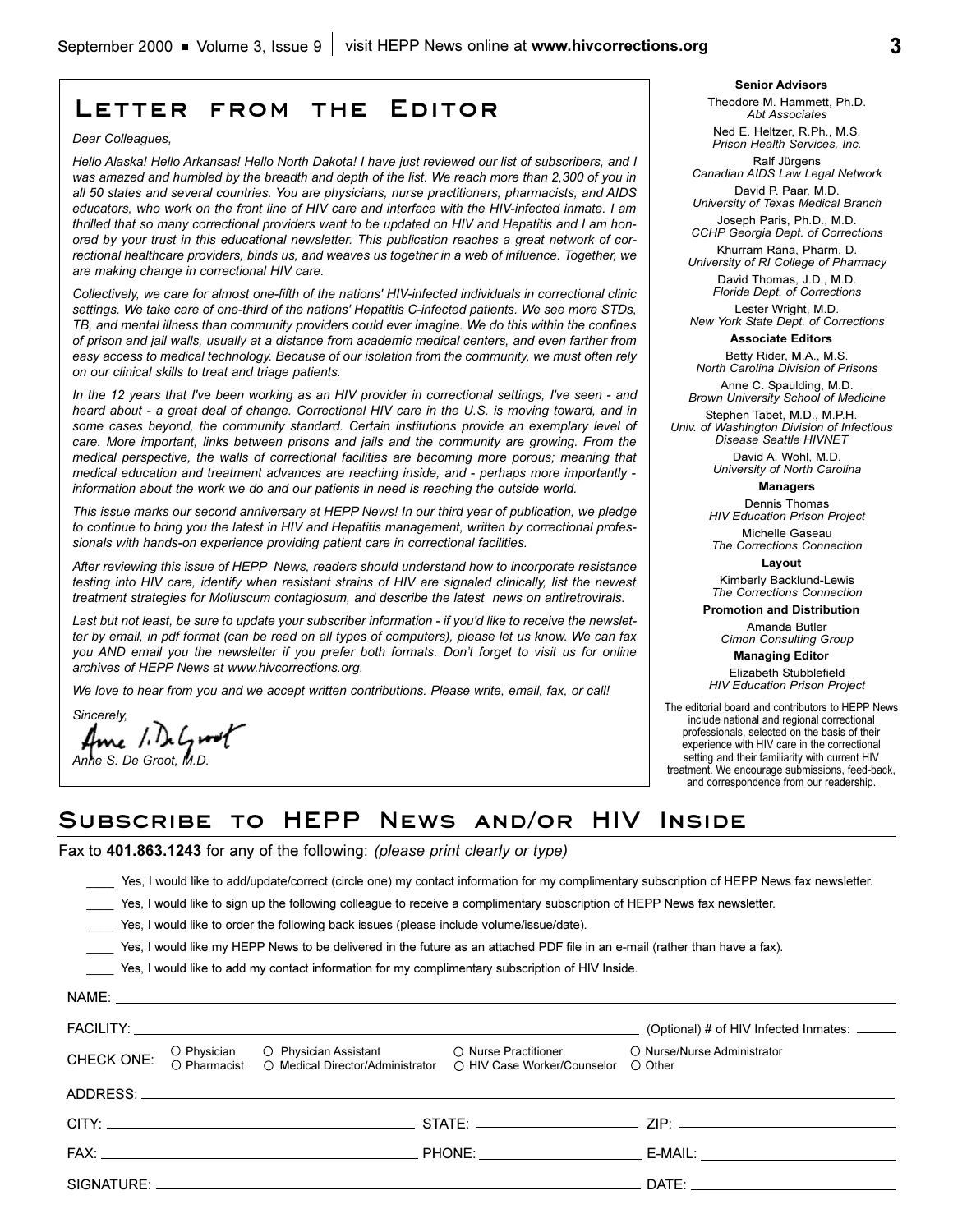### **Antiretroviral Resistance Testing...**  *(continued from page 2)*

patients with acute HIV infection for whom treatment is planned. Suppression of viral replication during acute HIV infection may favorably alter the long-term course of HIV infection by allowing the immune system to develop antiviral responses that are otherwise impaired by unchecked viral replication during acute infection. This accounts for the recommendation of resistance testing for naïve patients with acute HIV infection, but not for naïve patients with established, chronic infection.

### **Studies Reveal Effectiveness of Resistance Testing**

Several prospective studies provide information on the clinical utility of using HIV-1 resistance assays to direct therapy in patients who are failing an antiretroviral regimen. See Table 1 pg.2 for a summary. The GART (6) and VIRADAPT (7) studies used genotypic resistance assays. In the GART study, at eight weeks, the mean decline in HIV RNA was significantly greater in the group whose regimens were based on resistance testing than in the SOC group (-1.12 log vs. -0.52 log). Fifty-five percent of those in the resistance testing-based group had a viral load <500 copies/ml versus 25% in the SOC group. In the VIRADAPT study, at six months, the resistance testing group had a significantly greater decline in viral load than the SOC group (-1.15 log v. -0.67 log).

The VIRA 3001 Study (8) and a study reported by Melnick, et al. (9) used phenotypic resistance assays to direct a change in antiretroviral therapy. Using intent-to-treat

analysis in which patients lost to follow up were counted as failures, the VIRA 3001 Study found no significant difference between the groups in the primary endpoint. In an alternative analysis using observed data, there was a significant difference in the groups (59% of those in the resistance-testing group had a viral load <400 copies/mL v. 42% in the SOC group, Melnick et al.) At four weeks, there was a statistically greater decline in viral RNA in the resistance-testing group than in the SOC group, but the difference was not sustained at 16 weeks. These two studies were conducted with participants who were more highly treatment-experienced than those in GART and VIRADAPT. Therefore, the number of available active agents was limited, particularly in the study reported by Melnick et al. in which even those on resistance-testing-based-regimens were on an average of less than three active drugs. This fact must be taken into account when interpreting these studies.

In the NARVAL study, 541 (10) highly treatment-experienced patients failing a 3 drug protease inhibitor containing regimen were randomized to therapy based either on genotyping, phenotyping, or SOC. At week 24, a greater percentage of participants in the genotyping-based group had HIV-1 RNA levels less than 200 copies/mL, but the difference was not statistically significant.

Although short in duration, GART and VIRADAPT clearly support the use of resistance assays to help direct antiretroviral therapy. VIRA 3001 and the study reported by Melnick, et al. are equivocal, while NAR-VAL does not support resistance testing. Because participants in these last three studies had greater prior treatment experi-

ence than in GART and VIRADAPT, one interpretation of these data is that resistance testing is less useful in highly treatmentexperienced patients with few treatment options. Thus, one clear indication for use of resistance testing is after the first regimen fails.

### **Conclusion**

In summary, the use of both genotypic and phenotypic resistance assays is expanding in clinical practice. Although specialized facilities and personnel are necessary to conduct these tests, commercially available kits have made the results reproducible, available in a timely fashion, and relatively affordable. Resistance testing to guide modifications in ongoing therapy is recommended in the setting of antiretroviral failure when a new regimen is anticipated and also in the setting of incomplete suppression of viral replication by a new regimen. It should also be considered when the decision is made to treat acute HIV infection. Several prospective clinical trials have demonstrated better suppression of viral replication in patients whose antiretroviral regimen has been guided by resistance testing, particularly in patients whose exposure to prior antiretroviral therapy has been limited, i.e. after the first regimen fails. Despite this benefit, resistance testing information must be combined with a complete medical history that details prior regimens, side effects to medications, and adherence with treatment. Such information is essential in selecting a regimen that is not only effective in suppressing viral replication but also acceptable to the individual patient.

### *References:*

*\*Speakers Bureau: Roche Pharmaceuticals*

\*\*Speaker's Bureau: Agouron Pharmaceuticals, Bristol-Myers Squibb, DuPont, Glaxo Wellcome, Merck, Roche.

- *1. Wrin T. 4th International Workshop on HIV Drug Resistance and Treatment Strategies, Sitges, Spain, June 12, 2000.*
- *2. J Virology May 2000; 72(9):4414-4419,.*

*3. Deeks SG and Zolopa AR. Choosing and Using Resistance Assays. Available at: http://www.medscape.com/Medscape/HIV/AnnualUpdate/2000. 4. US Department of Health and Human Services and Henry J. Kaiser Family Foundation. Guidelines for the Use of Antiretroviral Agents in HIV-Infected Adults and Adolescents. Available at: http://www.hivatis.org.*

*6. Baxter JD, Mayers DL, Wentworth DN, and the CPCRA 046 Study Team for the Terry Beirn Community Programs for Clinical Research on AIDS (CPCRA). A randomized study of antiretroviral management based on plasma genotypic antiretroviral resistance testing in patients failing therapy. AIDS 2000;14(9).*

*8. Cohen C, Kessler H, Hunt S, et al. Phenotypic resistance testing significantly improves response to therapy: Final analysis of a randomized trial (VIRA3001). Antiviral Ther 2000; 5(Suppl 3):67.*

*9. Melnick D, Rosenthal J, Cameron M, et al.. Impact of Phenotypic Antiretroviral Drug Resistance Testing on the Response to Salvage Antiretroviral Therapy (ART) in Heavily Experienced Patients. 7th Conference on Retroviruses and Opportunistic Infections. Abstract 786.*

*10. Meynard JL, Vray M, Morand-Joubert L, et al. Impact of treatment guided by phenotypic or genotypic resistance tests on the response to antiretroviral therapy: a randomized trial (NARVAL, ANRS 088). Antiviral Ther 2000; 5(S3):67-68.*

*<sup>5.</sup> Larder BA, Kemp SD, Hertogs K, et al. Quantitative prediction of HIV-1 phenotypic drug resistance from genotypes: The virtual phenotype (VirtualPhenotype). Antiviral Ther 2000; 5(Suppl 3):49.*

*<sup>7.</sup> Durant J, Clevenbergh P, Halfon P, et al. Drug-resistance genotyping in HIV-1 therapy: the VIRADAPT randomized controlled trial. Lancet 1999; 353:2195-2199.*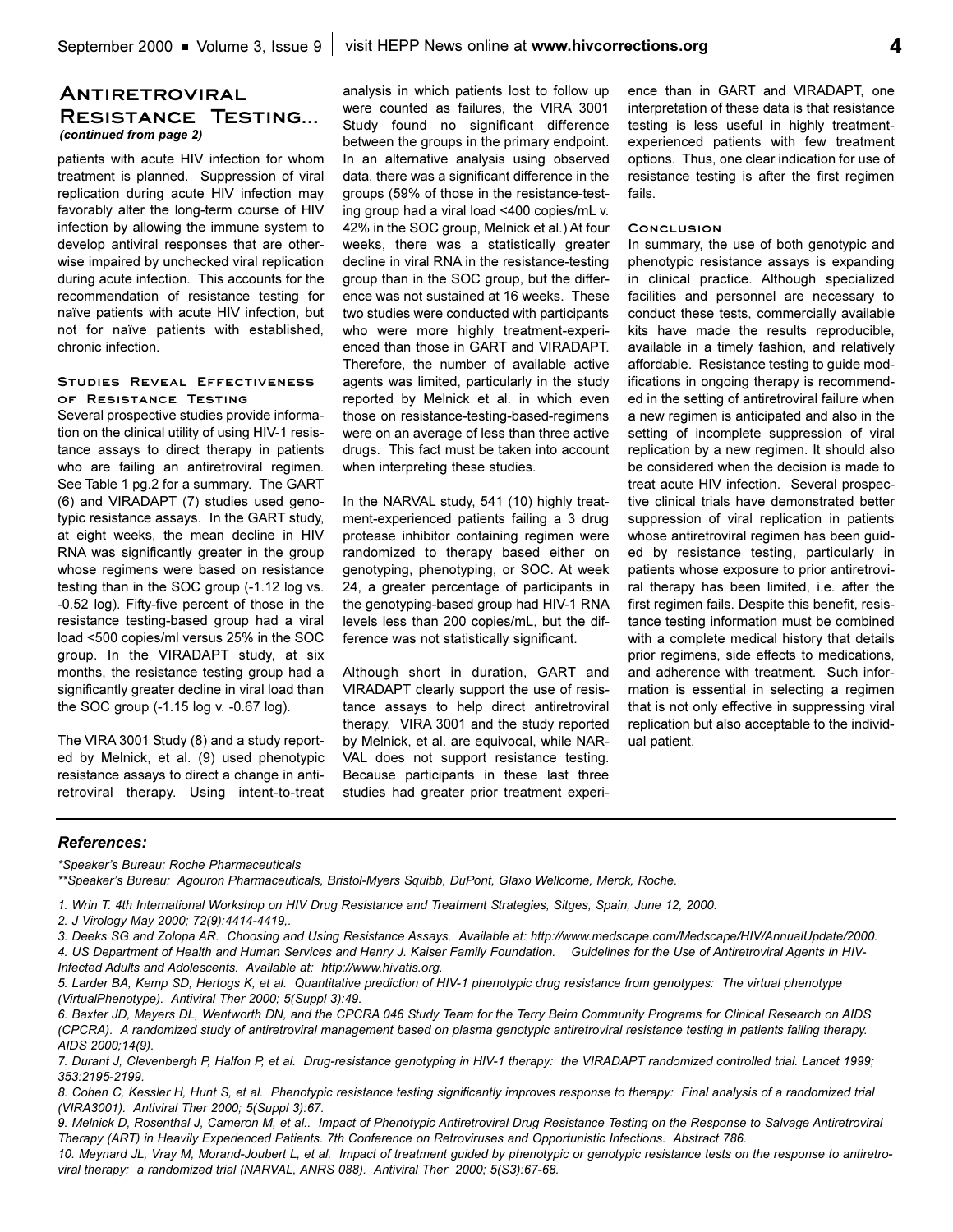**HOI】NHI**  $\bigcap$  $\ge$ 

## **HIV Medications and Gene Mutations**

Primary mutations are those that are associated with high-level resistance to an ART. Secondary mutations include those that alter conformation such that viral fitness is modified but not high-level resistance. For patients who are sustained on partially suppressive therapy for prolonged time periods, additional compensatory mutations may develop. This list of primary and secondary mutations for each available ART is listed below. This chart will be updated in future issues as new information is described.

| <b>ANTIRETROVIRAL</b>      | 1° MUTATIONS  | 2° MUTATIONS                           |
|----------------------------|---------------|----------------------------------------|
| <b>ALL NRTIS</b>           | 69, 151       |                                        |
| Zidovudine (AZT, ZDV)      | 70, 215       | 41, 67, 210, 219                       |
| Didanosine (DDI)           | 74            | 65, 184                                |
| Zalcitibine (DDC)          | 74            | 65,69,184                              |
| Stavudine (D4T)            | 75            | -                                      |
| Lamivudine (3TC)           | 184           | ۰                                      |
| Abacavir (ABC)             | 184           | 65, 74, 115                            |
| <b>NNRTIS</b>              |               |                                        |
| Nevirapine (NVP)           | 103, 181, 190 | 106,108,188                            |
| Delavirdine (DLV)          | 103, 181      | 236                                    |
| Efavirenz (EFV)            | 103           | 100,108, 188, 190                      |
| <b>PROTEASE INHIBITORS</b> |               |                                        |
| Saquinavir (SQV)           | 48,90         | 10,54,63,71,73,82,84                   |
| Indinavir (IDV)            | 46,82         | 10,20,24,32,54,63,71,73,84,90          |
| Ritonavir (RTV)            | 82            | 20, 32, 33, 36, 46, 54, 63, 71, 84, 90 |
| Nelfinavir (NLF)           | 30            | 36,46,63,71,77,84,88,90                |
| Amprenavir (APV)           | 50            | 10,46,47,84                            |
|                            |               |                                        |

Amino acid changes in the viral enzyme system are the result of a mutation. Such changes may be in the form of substitutions, insertions or deletions. Mutations are also classified as primary and secondary. Primary mutations typically arise first in response to therapy with a particular antiretroviral agent. Primary mutations are drug specific and typically interfere with the binding of the drug to the viral enzyme. The extent to which the mutation alters the binding of the drug to the enzyme directly influences the reduction in IC50. Secondary mutations accumulate during continued therapy with a given drug and usually potentiate the effect that the primary mutation had on drug binding. Secondary mutations have a less dramatic effect on increasing the IC50, however may significantly affect cross-resistance. For instance, if a patient remains on a non-suppressive, PI-containing regimen for considerable time in the setting of a high viral load, the number of secondary mutations increases and may adversely affect the ability to use another PI in salvage therapy.

The occurrence of cross-resistance has resulted in many clinicians adhering to the concept that the first regimen will be the most effective regimen or the first shot is the best shot. Therefore clinicians, when possible, should select regimens with a high genetic barrier for developing resistance. This must be tempered by selecting regimens that are simple and have few side effects. These competing paradigms often require clinicians to frequently monitor viral load and change regimens quickly after viral rebound to avoid the development of cross resistance. Resistance testing may aid in the decision for altering an antiretroviral regimen in such settings.

# **Web Resources**

**Updated HIV Drug Resistance Testing Guidelines, published by the International AIDS Society, USA Part II.** http://jama.ama-assn.org/issues/v283n18/full/jst90018.htm

**The AIDS Gateway to the Internet** http://www.aids.org

**AIDS Medications Information** http://www.aidsmeds.com

**UK National AIDS Manual/ British HIV Association** http://www.aidsmap.com

**Physicians Research Network** http://www.pnr.org

**7th Conference on Retroviruses and Opportunistic Infections** http://www.retroconference.org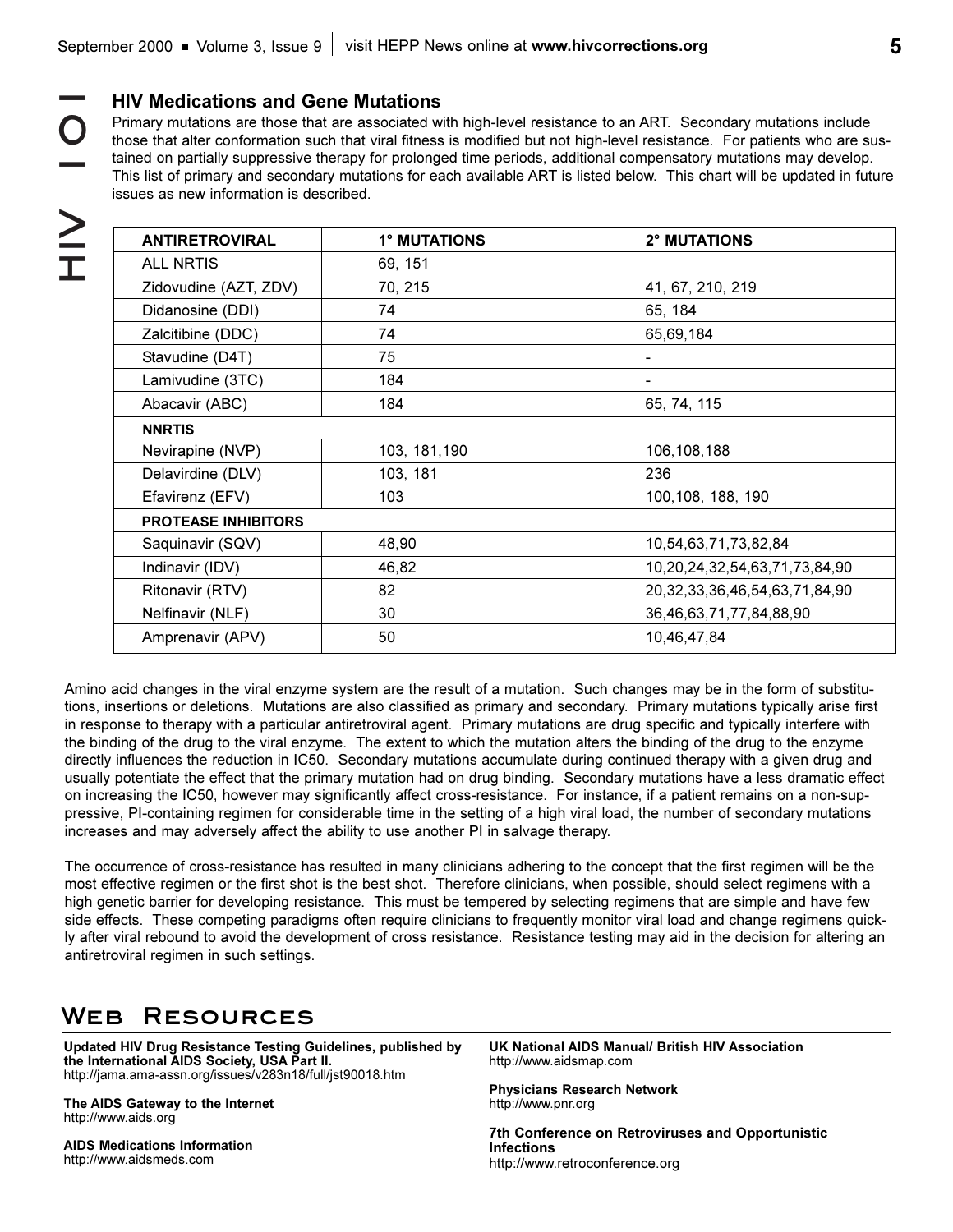# **Treatment Updates**

## **XIIIth International AIDS Conference Continued: The Difficulty of Deep Salvage**

The International Conference on AIDS is the premier venue for presentation of HIV-related research from all over the world. The last issue of HEPP News covered the prison-related data, and some of the medical reports. This article will review the important data regarding the care of individuals with access to potent HIV therapies.

*An increasingly frequent conundrum confronting clinicians is the management of the highly treatmentexperienced patient.*

In areas where combination antiretroviral agents have been available, there are still persistent questions regarding the care of the treatment naïve patient as well as the patient whose treatment meets virologic failure. New data related to each of these areas could be found at the conference and, while unexpected or spectacular headlinemaking results were not announced, several instructive lessons for providers and patients were presented.

As discussed in the main article, an increasingly frequent conundrum confronting clinicians is the management of the highly treatment experienced patient. Most studies to date have demonstrated that successful virologic suppression of such patients is difficult to achieve regardless of the choice of agents employed. Aggressive attempts to regain control of viral replication by using multiple antiretrovirals in combination, so called 'megaHAART', have had some better results. Follow-up data from one of the few mavens of megaHAART, Julio Montaner, were presented at Durban. Overall, using combinations of up to 8 antiretroviral agents in heavily treatment experienced patients in Vancouver, approximate-

*Continued on page 7*

# **HEPPigram**

## **When to Genotype in the Management of Drug Resistance Among HIV-infected Inmates**



VCG IgG antibody positive patients are immune, contrary to what we printed. VCG IgG antibody negative patients should follow the remaining path in the flow sheet.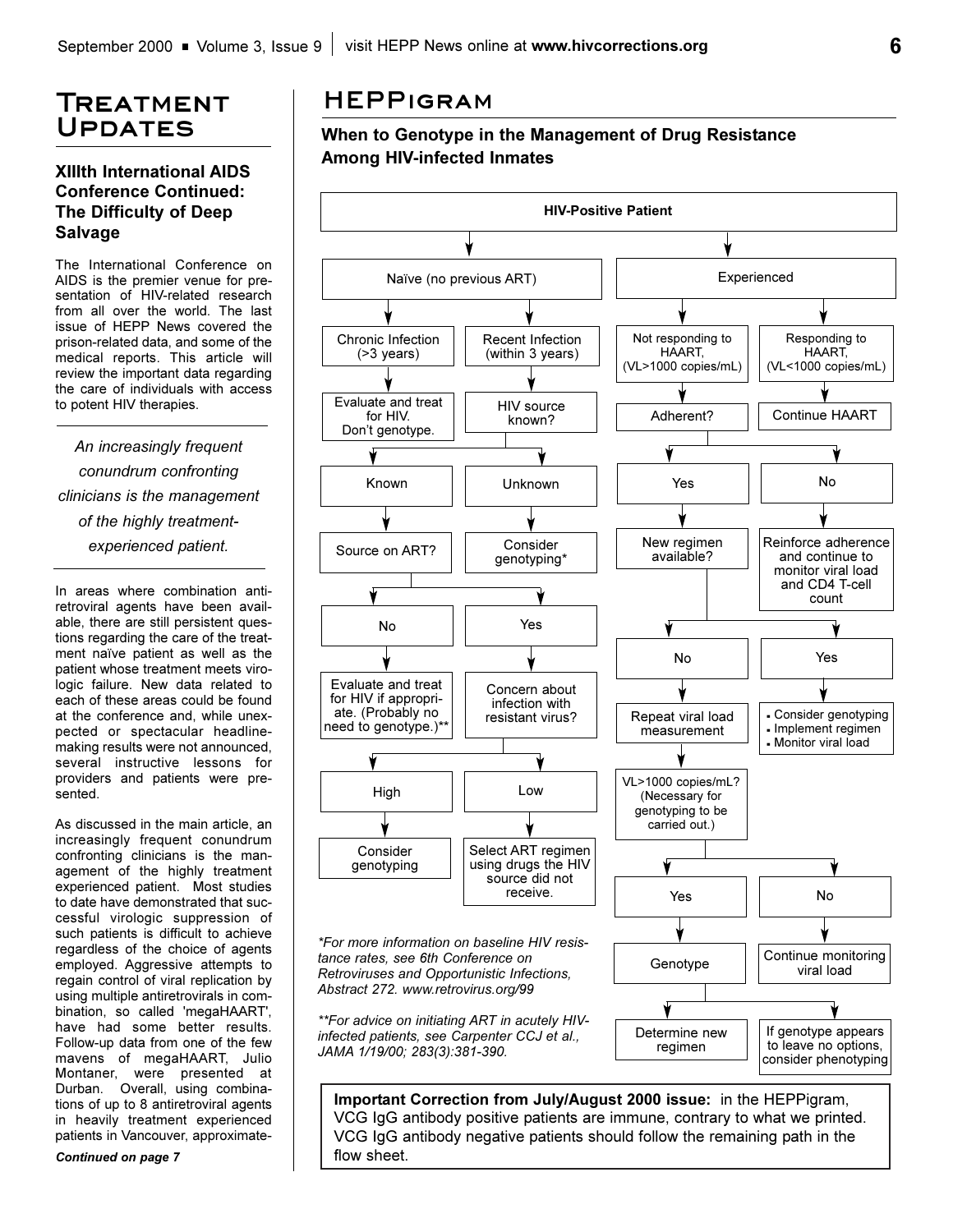### **Treatment Updates...**  *(continued from page 6)*

ly 40% of subjects who could tolerate these intensive regimens had HIV RNA levels below 400 copies/mL at one year. As expected, intolerance and toxicity were high and resistance testing predicted success. MegaHAART remains an option for select patients for whom treatment cannot wait until the release of new drugs. However, extreme caution must be used when combining these agents to minimize drug interactions and serious toxicity.

*For many patients with multiple antiretroviral experience and resistance, new drugs offer the only hope to regain virologic control.*

For many patients with multiple antiretroviral experience and resistance, new drugs offer the only hope to regain virologic control. One of the most talked about drugs on the horizon is ABT-378/r or lopinavir - recently christened with the trade name Kaletra. This drug is actually a combination of two protease inhibitors, ABT-378 400 mg plus 100 mg of ritonavir - the latter, included to increase plasma concentrations of the former. Several posters reported on the potency of this agent including treatment of multiple drug experienced patients (TuPeB3196, TuPeB3197, TuPeB3198). In one study by Clumek et al. of 57 subjects with extensive NRTI and PI experience but who were all NNRTI naïve, EFV and a NRTI chosen by the investigator plus one of two doses of lopinavir/ritonavir (400/100 versus 533/133) were studied. In an intent to treat analysis, 69% of the lower dose arm and 80% of the higher dose arm achieved viral loads below 400 copies/mL (TuPeB3196). Additionally, the drug appears to be effective despite predicted resistance by genotype and phenotype testing. Diarrhea and nausea are the major toxicities associated with lopinavir. The ritonavir component may present problems for maintenance of normal blood lipids.

Other new agents discussed at the conference, which appear promising include: T-20, an injectable HIV fusion inhibitor that continues to maintain good responses out to 48 weeks of study follow-up and DAPD another guanosine analog (like ABC) that may actually have activity against multi-nucleoside resistant virus. (For more information on the conference and abstracts, visit www.aids2000.org).

# **Ask the Expert**

*Dr. Feller, of Miriam Hospital and Clinical Professor of Medicine at Brown University, Providence, contributed the following case. Dr. Feller is a hepatologist who provides expert consultation to HIV practitioners who wish to treat their HIV and HCV co-infected patients for Hepatitis C.*

*HEPP News Expert Case: A 34-year-old male intravenous drug user with well-controlled AIDS and abnormal alanine transferase is seen in Infectious Disease clinic at the prison. His T cell count is 250, and he has had several consecutive undetectable viral loads (<50) by RNA PCR over the past 6 months. His HIV is controlled with DDI, D4T, Efavirenz; he takes his DDI on his own in the morning (two concentrated formulation 200 mg tablets) and receives the other two medications by DOT at the medline window.* 

*The ID consultant obtains an HCV antibody test, which is positive. After discussion, it is clear that the patient will be remaining in prison until his maximum sentencing date two years hence. He is currently enrolled in a drug "recovery" program at the prison, and he willingly states that he is committed to a life without drugs and alcohol. He has a history of depression, and was on serotonin-uptake inhibitors in the past, but he claims that this is "under control" right now and doesn't want to take any "mood altering drugs" while he's in the drug recovery program.*

*A liver biopsy is ordered and approved by the URC after careful review. The biopsy reveals moderate fibrosis. Combination treatment for HCV with interferon/ribavirin is initiated. What concerns would you have, as the HCV expert, about his course of treatment?*

**Dr. Feller:** In Rhode Island, as in other state correctional systems, we've observed a high prevalence of HCV and HIV co-infection in incarcerated populations. With highlly active antiretroviral therapy (HAART) and a subsequent decline in mortality from opportunistic infections in HIV, hepatic failure is likely to increase as a leading cause of death in incarcerated patients. Co-infection with HIV raises particular treatment issues.

For example, we've observed that co-infected patients on combination therapy tend to have more problems with ribavirin-associated hemolytic anemia and interferon-related thrombocytopenia than patients who are not co-infected. Monitoring will detect which patients develop anemia (hemoglobin <10-11 grams %), that can be treated with erythropoiten at dose of 40,000 units weekly.

Although patients have slightly more difficulty tolerating therapy, HCV treatment does clear HCV RNA from serum in a portion of patients who have HIV co-infection, similar to non co-infected patients.

Occasionally, patients will experience hepatotoxicity when an HIV regimen is instituted. Treating HCV first to suppress viral activity may permit the introduction of HIV drugs with less hepatotoxicity.

Certain HIV treatments are more toxic when used in combination with HCV. For example, the protease inhibitor ritonavir is most hepatotoxic, followed by indinavir. Sacquinavir and nelfinavir are generally better tolerated. HIV treatment is generally introduced first because HIV may be more rapidly progressive. At times, severe hepatic disease may necessitate early HCV therapy, allowing subsequent introductions of HIV drugs with decreased hepatotoxicity.

**Q:** What types of HCV treatment-related issues arise with HIV-infected patients that are not different from other patients?

**Dr. Feller:** Interferon-related depression is real and can be fatal. Should depression reoccur here, the ID consultant should select serotonin re-uptake inhibitors, monitor mental status, and not withhold anti-HCV therapy for well-controlled depression.

**Q:** What findings do you consider "new" and important for our audience, that might also be relevant to this case?

**Dr. Feller:** This patient has moderate fibrosis. He may not completely recover from HCV infection, however there is recent evidence that some patients who do not clear HCV-RNA from serum may have interferonrelated improvement in liver fibrosis. Some research has suggested that even if interferon does not clear the virus, maintenance therapy may decrease or stabilize hepatic fibrosis and prevent end-stage cirrhosis. (See News Flashes on page 8.)

**Q:** What other concerns exist in the treatment of HCV in HIV-infected patients?

**Dr. Feller:** Be wary in initiating anti-retroviral therapy of "immune reactivation" flare up (HCV patients started on anti-HIV therapy may get hepatomegaly, upper abdominal pain, deterioration of liver function). Also watch for drug hepatotoxicity, and immune system reconstitution.

For more information on the management of Hepatitis C, see HEPP News Vol. 3, Issue 6, June 2000 at http://www.HIVcorrections.org.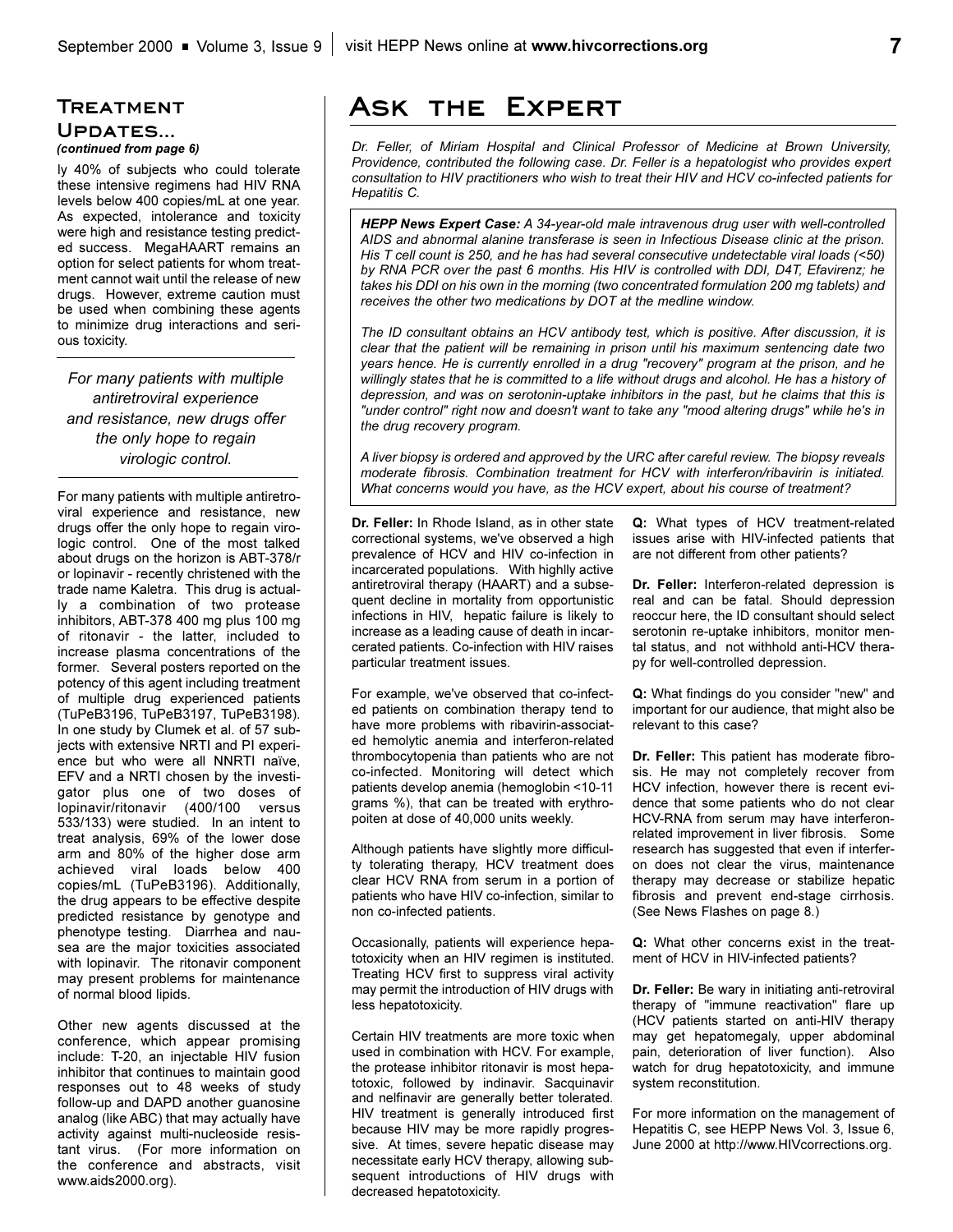# **Save the**  DATES

#### **United States Conference on AIDS**  *October 1-4, 2000 Atlanta, GA* Contact: Oscar Medrano, Conference Registrar, National Minority AIDS Council, 1931 13th St NW, Washington DC 20009-4432 Call: 202.483.6622 x 343 E-mail: omedrano@nmac.org or info@nmac.org

**Management of HIV/ AIDS in the Correctional Setting: A Live Satellite Videoconference Series, Antiretroviral Update 2000** *October 3, 2000 12:30- 3:30 E.S.T.* 2.5 CME credits available Call: 518.262.6864 Email: santosm@mail.amc.edu

*View this talk on your computer!*  In November, you'll be able to visit the HEPP News website at www.HIVcorrections.org, to download and view the above video conference at your convenience.

**Thirteenth Annual Conference Association of Nurses in AIDS Care** Chasing a Changing Tide: Complex Clients, Care, and Communities *November 2-5, 2000 Caribe Hilton San Juan, Puerto Rico* Contact: Sande Gracia Jones 958 Whitehall Ln., Orlando , FL 33019 Call: 305.493.6734 Fax: 305.567.4319 Email: sj394@ starnet.com http://www.anacnet.org/ anacabstracts.htm

#### **National STD Prevention Conference**

*December 4-7, 2000 Milwaukee, WI*  Contact: Glenda Vaughn, Centers for Disease Control and Prevention Call: 404.639.1806 E-mail: ghv1@cdc.gov

#### **Medical Management of AIDS: A Comprehensive Review of HIV Management - Winter Symposium**

*December 7-9, 2000 San Francisco, CA* Contact: Cliff Brock Department of Medicine UCSF Box 0656 San Francisco, CA 94143-0656 USA Call: 415.476.5208 Fax: 415.476.3542 Email: cme@medicine.ucsf.edu Web: http://medicine.ucsf.edu/ programs/cme

# **News Flashes**

#### **Treating STDs Could Reduce HIV Transmission by 27 Percent**

Dr. Richard Rothenberg of the Ad Hoc STD/HIV Transmission Group found that identifying and treating people who have both HIV and another sexually transmitted disease (STD) could reduce the risk of HIV transmission to an uninfected person by 27 percent. Data from eight clinics across the United States on more than 4,500 HIV- and STD-infected individuals showed that the decrease in possible HIV transmission ranged from 10 percent in Los Angeles to 38.1 percent in Colorado Springs. (STD, August 2000;27:411-416).

### **Success Against Molluscum Contagiosum Virus (MCV) Noted**

Recently, doctors at the National Cancer Institute in Bethesda, MD, reported some success against MCV (Molluscum contagiosum virus) lesions using the antiviral drug cidofovir (Vistide). MCV can cause disfiguring lesions on the face, neck and genitals of people with HIV/AIDS. There is no therapy specifically licensed by the FDA for the treatment of MCV lesions, but doctors have used, with varying degrees of success, the immune boosters Aldara (imiquimod) and DNCB, liquid nitrogen, electric "zapping" of lesions and Retin-A. A recent study reviewed the cases of two young HIV-infected boys: one 4-year-old (CD4+ count of 168 and viral load of 430,000 copies), and one 8-year-old (CD4+ count of 329 and viral load of >700,000). Despite the fact that both boys had been receiving HAART for two years, hundreds of MC lesions had developed on their bodies. Using a skin treatment consisting of 15 grams of cidofovir with 22.5 grams of Dermovan ointment, the doctors treated the skin lesions once daily for five consecutive days each week, for eight weeks. After two months of cidofovir therapy the MC lesions cleared and have not returned after 18 months of monitoring. (Archives of Dermatology 2000;136:983-985).

### **Two Important Follow-Ups on HCV Liver Fibrosis**

At the 4th International Workshop on HIV Drug Resistance and Treatment Strategies, N. Shulman of Stanford University reported on "Histologic improvements of liver despite virologic failure of interferon (IFN)+ribavirin therapy in 3 HIV+/HCV+ patients." Following up from our Hepatitis C issue in June, this was a reference we could not locate showing the link between treatment and improved post treatment liver biopsy regardless of stage of disease. In an ongoing treatment trial of IFN alpha, 3 million units TIW + ribavirin 800mg/d , 3 patients with virologic failure at 6 months received preand post-therapy liver biopsies. As has been shown in HIV- HCV+ patients, treatment of HCV with interferon-based therapy can lead to histologic benefits despite lack of HCV clearance or ALT normalization. Biopsy outcomes should be an important part of future therapeutic trials for these patients.

M Putoi from University of Brescia, Italy, presented "Liver Fibrosis progression is related to CD4+ cells depletion in patients with Hepatitis C and Human Immunodeficiency Virus Coinfection." The relationship between the stage of liver fibrosis and CD4 levels was analyzed taking into account the variables known or suspected to influence liver fibrosis progression by using polytomous logistic regression. The authors concluded that CD4 cells depletion is independently associated with the severity of liver fibrosis in chronic Hepatitis C. Antiretroviral combination therapy aiming at keeping high CD4 counts should be regarded as a priority in the care of HIV and HCV coinfected patients. (Reports from the 4th International Workshop on HIV Drug Resistance and Treatment Strategies, Sitges, Spain, June 12-16, 2000).

# **Resources & Opportunities**

### **Inmate Adherence Videotape Series: A Strategy to Increase HIV/AIDS Medication Adherence in Correctional Settings**

Comprised of five videotapes, this series aims to increase HIV-infected inmates' awareness of their disease and treatment with the ultimate goal of reducing the progression of HIV observed in correctional medical units. Additionally, these tapes may encourage cost of savings for correctional facilities by reducing the expenses associated with treating preventable complications of HIV. \$40.00. Contact Albany Medical College at 518/ 262. 6864 or santosm@mail.amc.edu

### **Pocket Guide to HIV/AIDS Treatment**

is available from the Hopkins HIV Report. The guide was created for the AIDS Education and Treatment Center's National Resource Center, a project sponsored by HRSA. To obtain a copy, contact your regional AETC, or visit http://www.aids-ed.org.

**A New Treatment Directory** through the National Institutes of Health Clinical Center of Pharmacology is available at: http://www.cc.nih.gov/phar

**Free CME materials** are available through the Healthcare Consortium http://www.hivcme.org